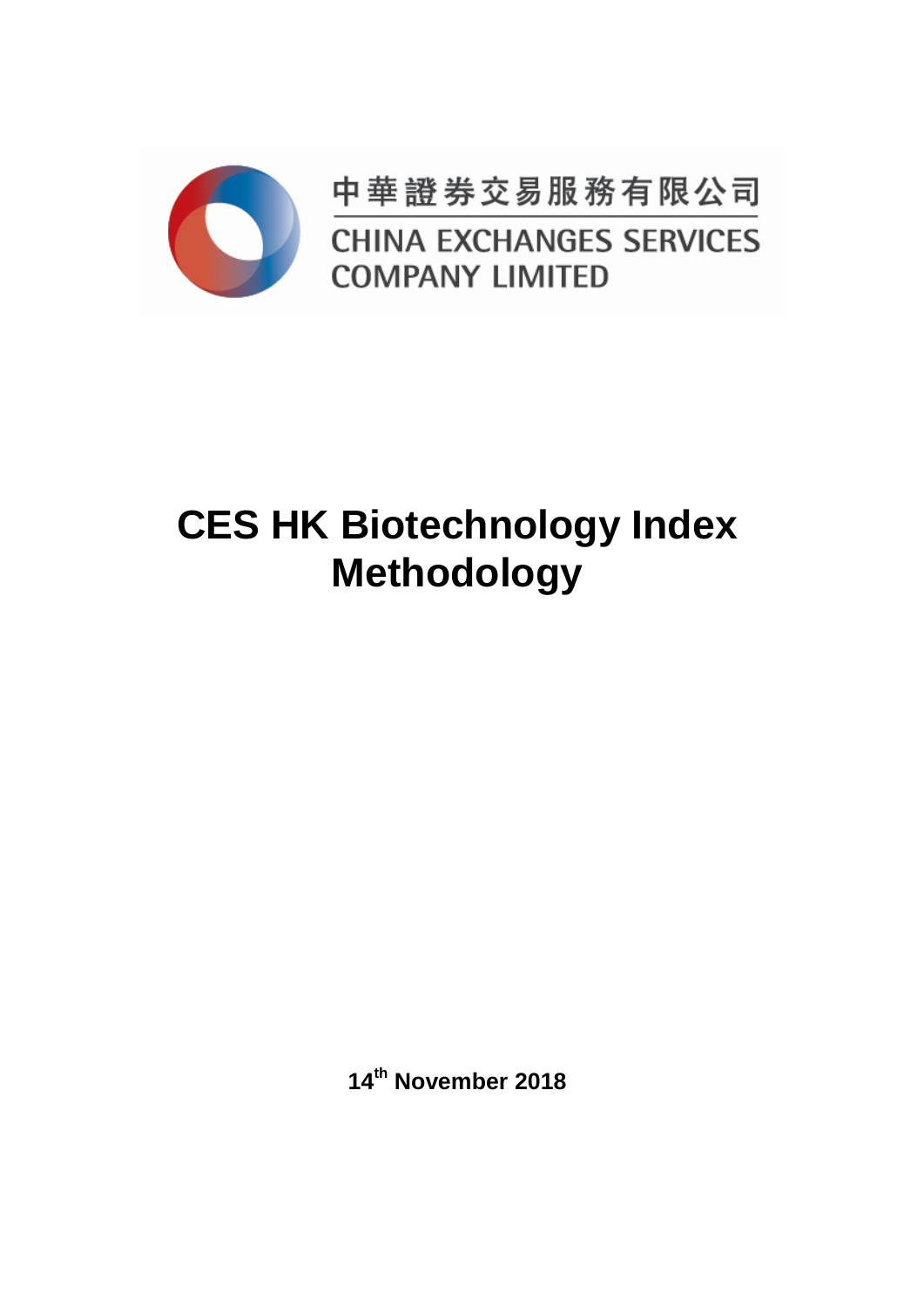

## **Contents**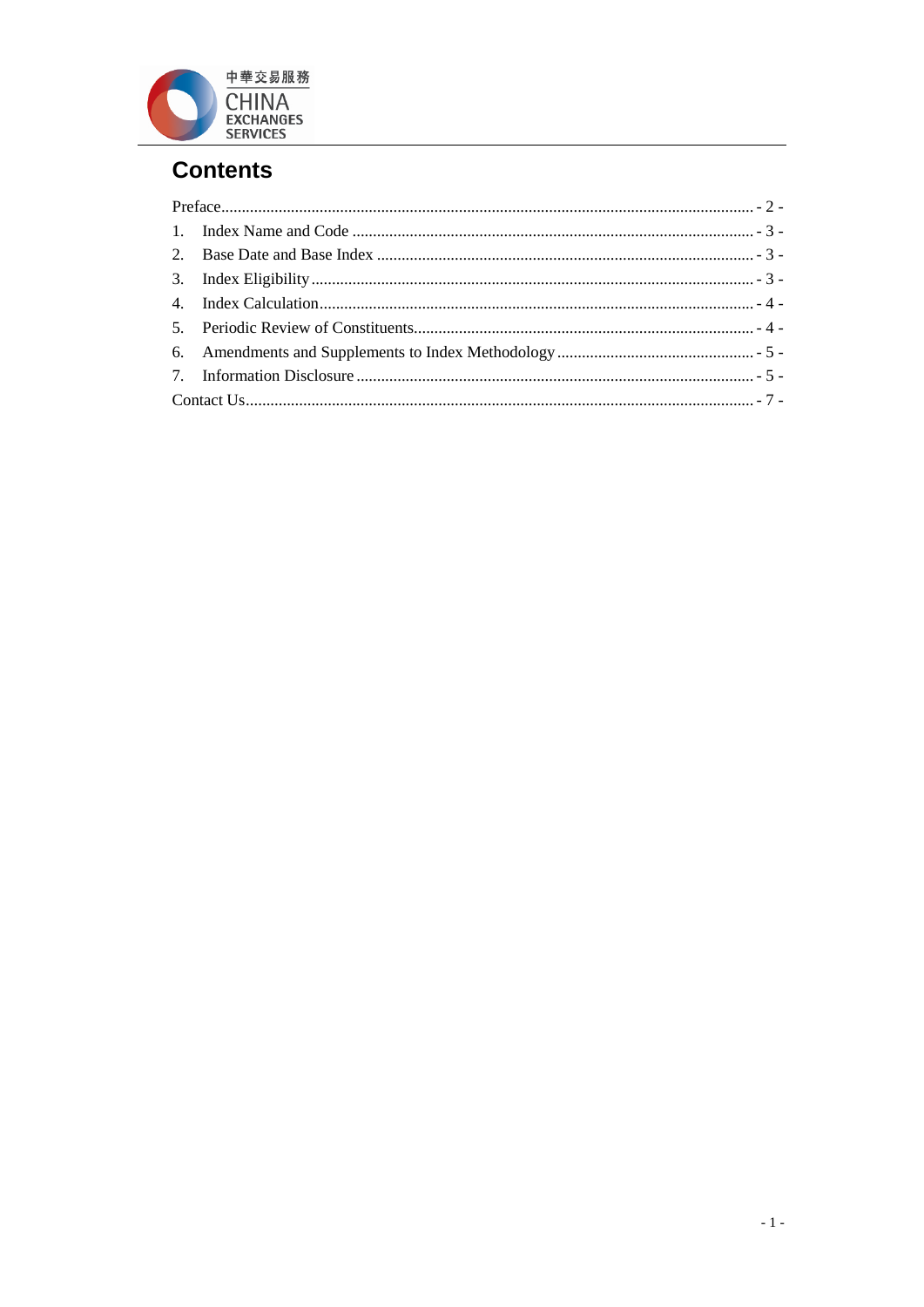

## <span id="page-2-0"></span>**Preface**

China Exchanges Services Company Ltd. (CESC) has appointed China Securities Index Co., Ltd. (CSIC) for index calculation, maintenance and dissemination. The index methodology is developed by mutual agreement between CESC and CSIC.

CES HK Biotechnology Index (CES HK Biotech) is a price return index provides a measure of market performance for biotechnology companies listed on the Stock Exchange of Hong Kong Limited (SEHK).

| Index Name         | Launch Date | <i>Constituents</i>                                        |
|--------------------|-------------|------------------------------------------------------------|
| ICES HK<br>Biotech | 14-11-2018  | Consists of biotechnology companies listed<br>on the SEHK. |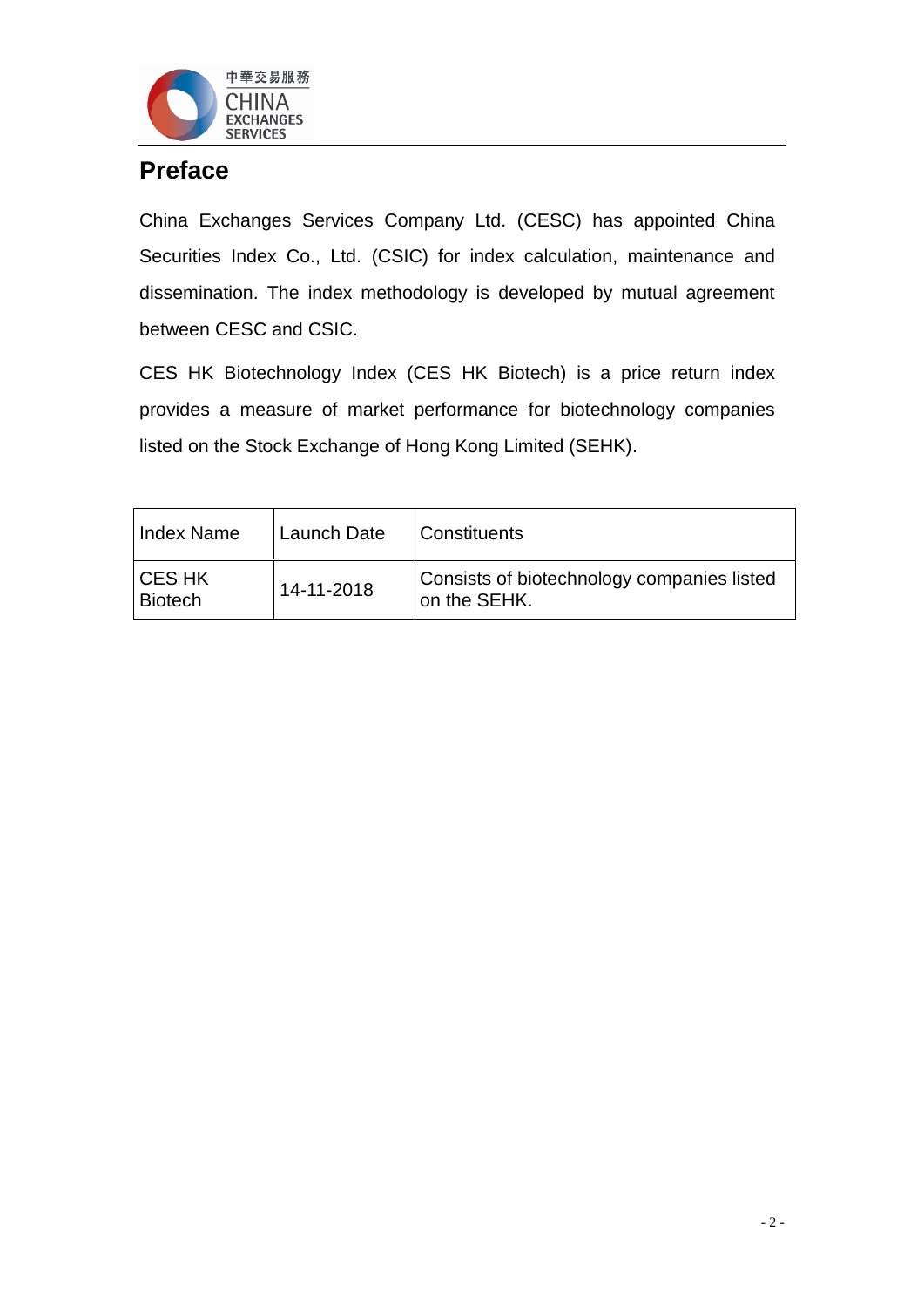

## <span id="page-3-0"></span>**1. Index Name and Code**

| <b>Index Name</b>           | Abbreviation             | Index      | Index         |
|-----------------------------|--------------------------|------------|---------------|
|                             |                          | Currency   | Code          |
| <b>CES HK Biotechnology</b> | <b>CES HK Biotech</b>    | <b>HKD</b> | <b>CESHKB</b> |
| Index                       |                          |            |               |
| <b>CES HK Biotechnology</b> | <b>CES HK Biotech</b>    | <b>CNY</b> | <b>CES010</b> |
| Index                       |                          |            |               |
| <b>CES HK Biotechnology</b> | <b>CES HK Biotech TR</b> | <b>HKD</b> | <b>CES210</b> |
| <b>Total Return Index</b>   |                          |            |               |
| <b>CES HK Biotechnology</b> | <b>CES HK Biotech TR</b> | <b>CNY</b> | <b>CES110</b> |
| <b>Total Return Index</b>   |                          |            |               |

## <span id="page-3-1"></span>**2. Base Date and Base Index**

The base date is Dec 12, 2014. The base point is 2000.

## <span id="page-3-2"></span>**3. Index Eligibility**

#### 3.1 Index Universe

The index universe for CES HK Biotech is comprised of common stocks with primary or secondary listing on the Main Board of SEHK.

#### 3.2 Selection Criteria

The constituents are selected as follows:

- **Biotech Sector Screen.** Eligible stocks must be classified as either "Biotechnology Company" according to the Industry Classification, or "Biotechnology Company" listing under Chapter 18A of the Stock Exchange of Hong Kong Main Board Listing Rules;
- □ Size Screen. Eligible stocks must attain a daily average total market capitalisation of at least HK\$1.5 billion. Daily average total market capitalisation is defined as follows: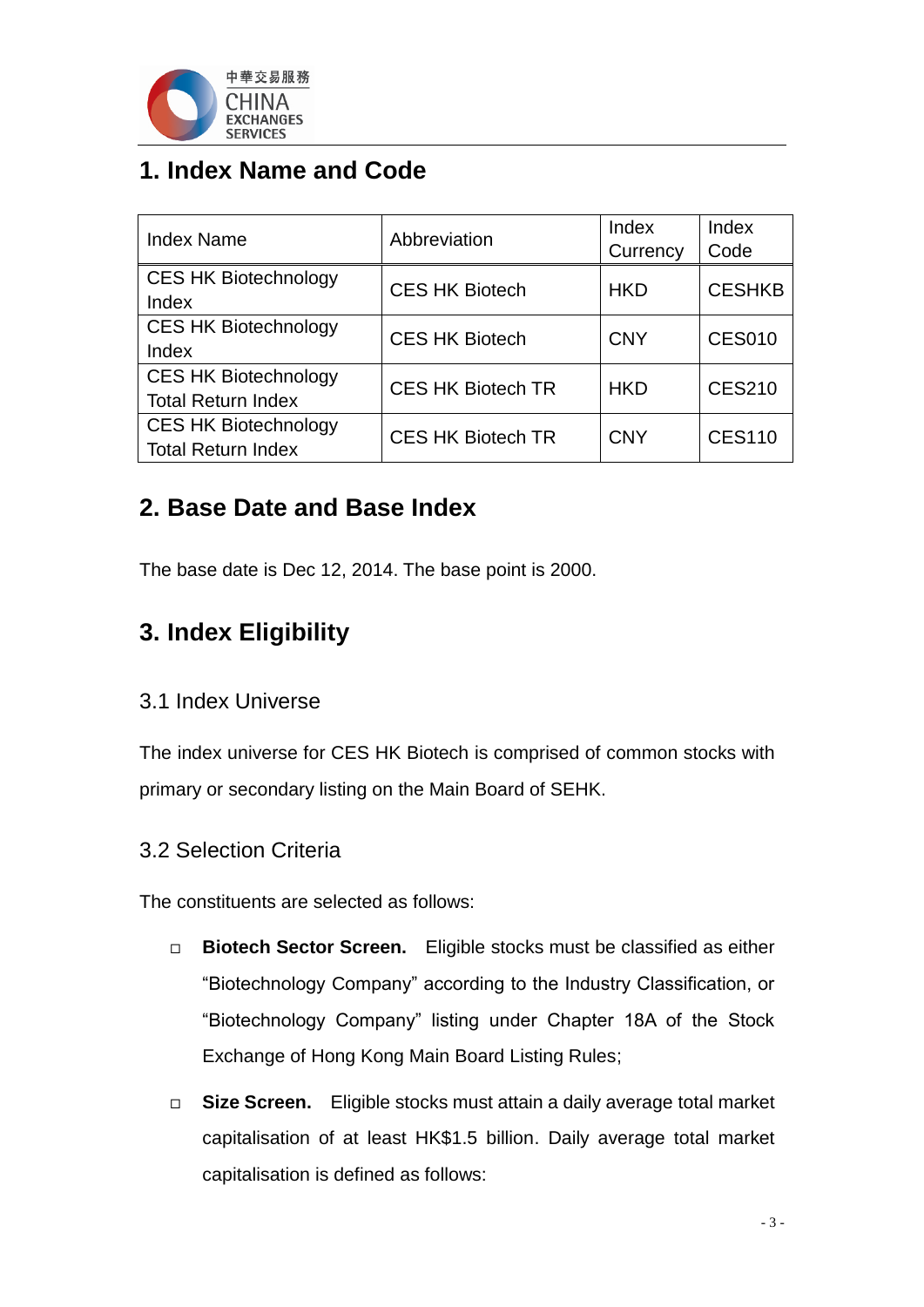

- The daily average total market capitalisation during the most recent year or,
- For newly listed stocks, the daily average total market capitalisation is derived from the data between the fourth trading day and the Review Cutoff Date.

## <span id="page-4-0"></span>**4. Index Calculation**

The CES HK Biotech is calculated according to the formula below:

 Current adjusted market capitalisation of constituents Current index = ───────────────────────────────── × 2000

Divisor

Adjusted market capitalisation =  $\sum$ (Price × Adjusted No. of shares x Foreign Exchange Rate × Weight Factor).

For the calculation of the adjusted no. of shares, please refer to CES Index Calculation and Maintenance Methodology for further details.

The Weight Factor is set between 0 and 1, so that no constituent accounts for more than 10% of the index. However, if the number of constituents is less than 20, a 15% cap will be applied to the index. If the number of constituents is less than 8, a 25% cap will be applied to the index. If the number of constituents is less than 5, the Index will be equally weighted.

## <span id="page-4-1"></span>**5. Periodic Review of Constituents**

#### 5.1 Periodic Review

The CES HK Biotech is adjusted and rebalanced semi-annually. The index reconstitution and float share adjustments are implemented on the next trading day after the second Friday of each June and December. Weight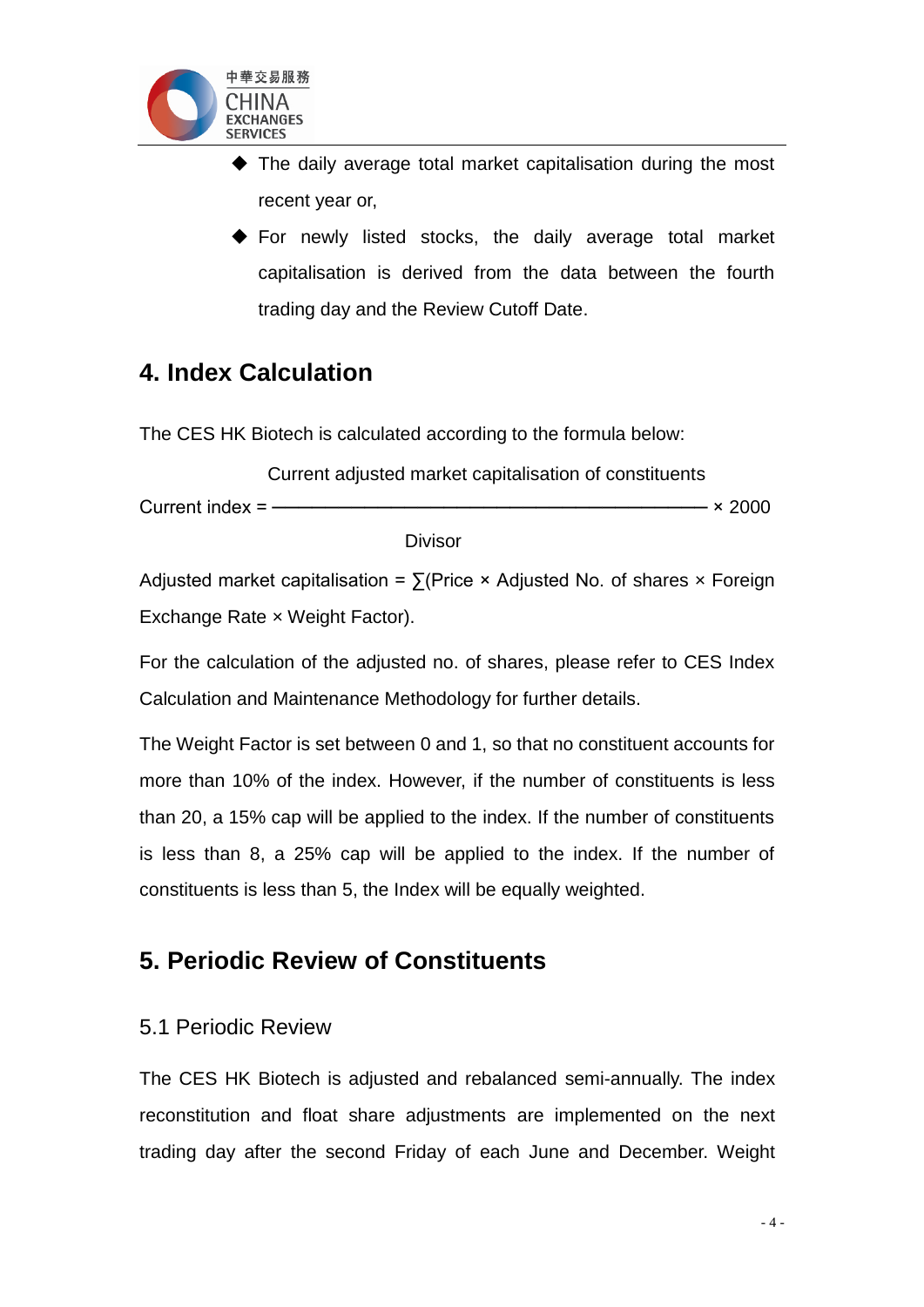

Factor is assigned to each constituent at each semiannually rebalancing. The effective date is the same as that of the constituent adjustment. The Weight Factor stays the same until the next rebalancing.

#### 5.2 Ongoing Adjustment

When special events occur affecting the representativeness and investability of the index, requisite non-regular adjustments will be made to the index constituents of CES HK Biotech. When deletion happens, deleted stocks will not be replaced until next regular review of index constituents.

When the number of constituents is less than 20, the fast entry rule will be applied to newly listed stock which meets the selection criteria. The ad hoc addition will be implemented after the close of the tenth trading day of the newly listed stock.

## <span id="page-5-0"></span>**6. Amendments and Supplements to Index**

## **Methodology**

In response to market development and clients' feedback, CESC and CSIC will amend or supplement the Index Methodology from time to time as appropriate. Proposed changes will be announced to the market prior to implementation.

## <span id="page-5-1"></span>**7. Information Disclosure**

To maintain the objectiveness, independence and authority of the index, CESC has adopted a stringent information disclosure policy to ensure transparency, openness and fairness.

□ Any personnel of CESC and CSIC are forbidden to divulge any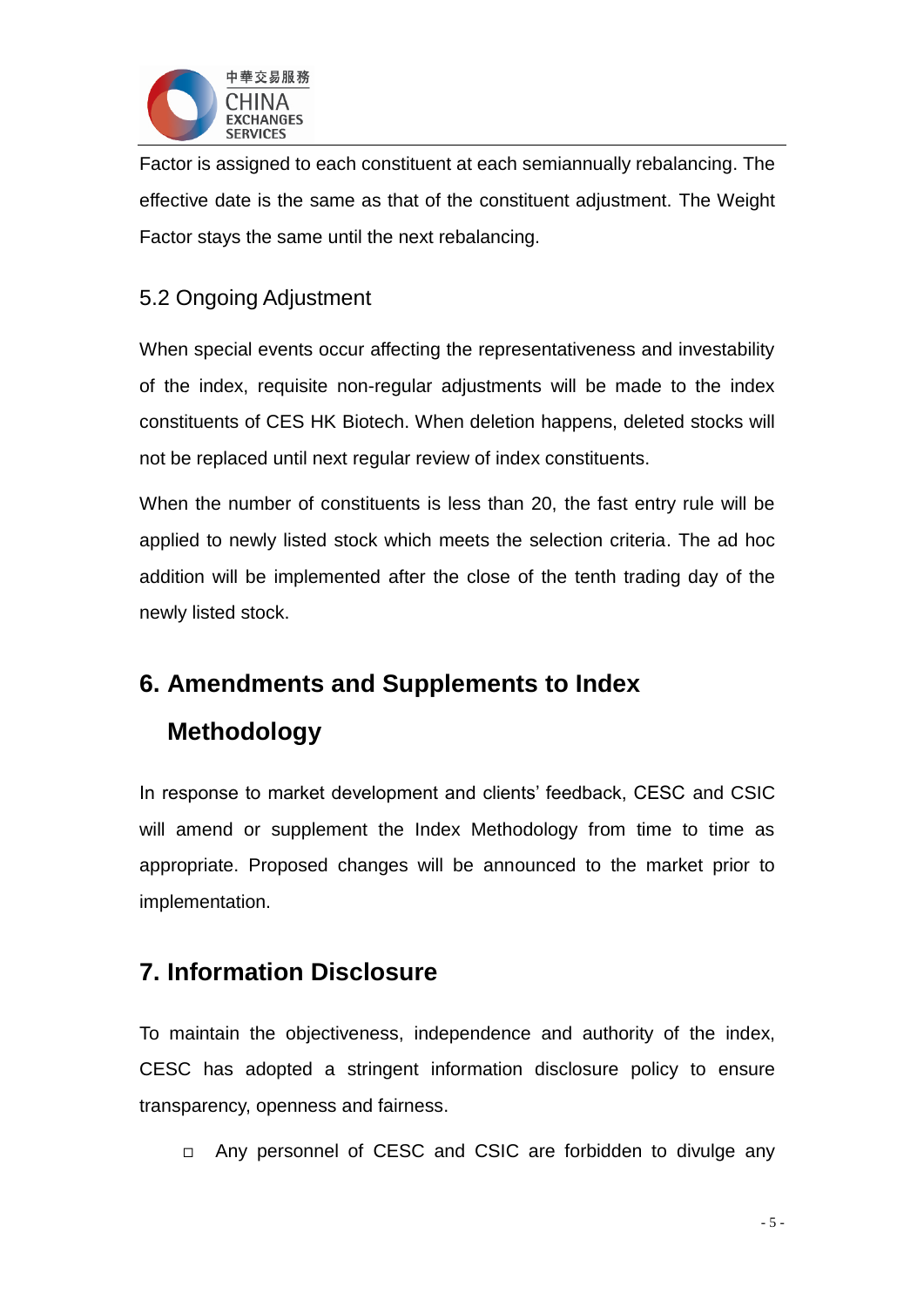

information to any third party, including private media interviews before such information is disclosed to the public.

- Media used for information disclosure includes but not limited to website of CESC and CSIC.
- $\Box$  In general, result of the regular index review is published two weeks before the effective date. Non-regular adjustment in constituents will be published as soon as practicable. Changes in index methodology and index maintenance rules are usually published two weeks before the effective date.